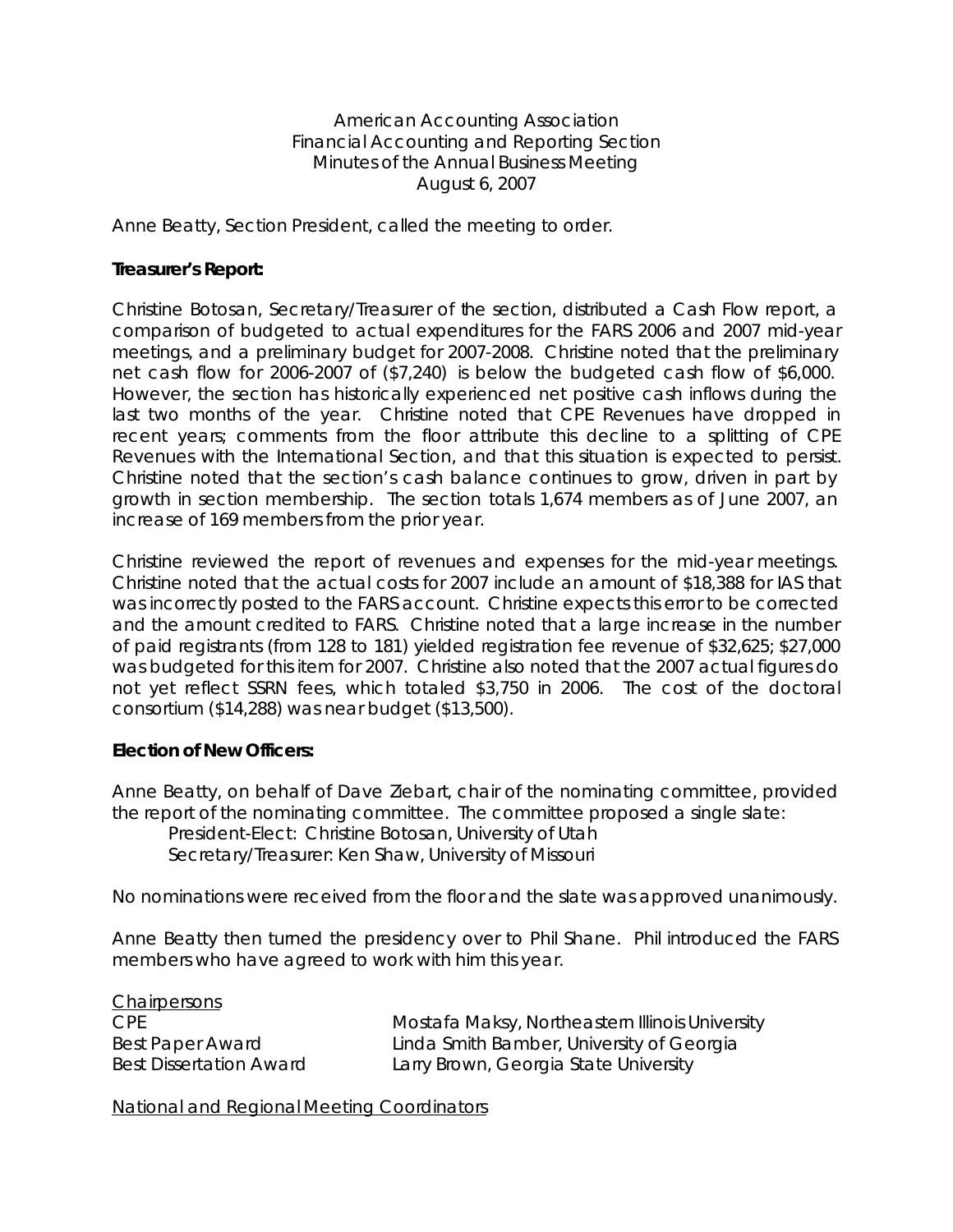| National                  | David Smith, University of Nebraska                      |
|---------------------------|----------------------------------------------------------|
| Mid-Year Meeting-Program  | Anne Beatty, Ohio State University                       |
| Mid-Year Meeting-Research | Pervin Shroff, University of Minnesota                   |
| Mid-Atlantic              | Erin Moore, Lehigh University                            |
| <b>Midwest</b>            | Ken Shaw, University of Missouri                         |
| Northeast                 | Emily Xu, University of New Hampshire                    |
| Ohio                      | Julia Grant, Case Western Reserve University             |
| Southeast                 | Bruce Billings and Rick Morton, Florida State University |
| Southwest                 | Anwer Ahmed, Texas A&M University                        |
| Western                   | Derek Johnston, Colorado State University                |

# Steering Board

Robert Bloomfield, Cornell University Carolyn Callahan, University of Arkansas Michael Kirschenheiter, Purdue University Gregory Miller, Harvard Business School Jana Raedy, University of North Carolina David Smith, University of Nebraska Mohan Venkatachalam, Duke University Teri Yohn, Indiana University

**Webmaster** Jeff Boone, University of Texas – San Antonio

## **New Business:**

## *FARS Annual Dues*

Meeting members discussed the amount of FARS annual dues. It was noted that some sections have higher dues, but they also have journals. Terry Warfield moved that FARS annual dues remain at \$20. The motion passed unanimously.

## *FARS Annual Meeting Luncheon*

It was noted that the Luncheon fee increased dramatically to \$46 per person. A motion for the Steering Committee to investigate the possibility of subsidizing the luncheon fee for doctoral students passed unanimously.

## *Travel Reimbursement Policy*

Members discussed what items get reimbursed for speakers at mid-year meetings. A member from the floor noted that FARS follows the policies of the AAA. Members discussed the possibility of waiving the \$175 meeting registration fee for discussants. Dick Dietrich made two motions:

1: To retain the reimbursement policy of the AAA.

2: To have the steering committee investigate the possibility of waiving the registration fee, or

 a portion thereof, for discussants of papers at the mid-year meeting. Both motions passed unanimously.